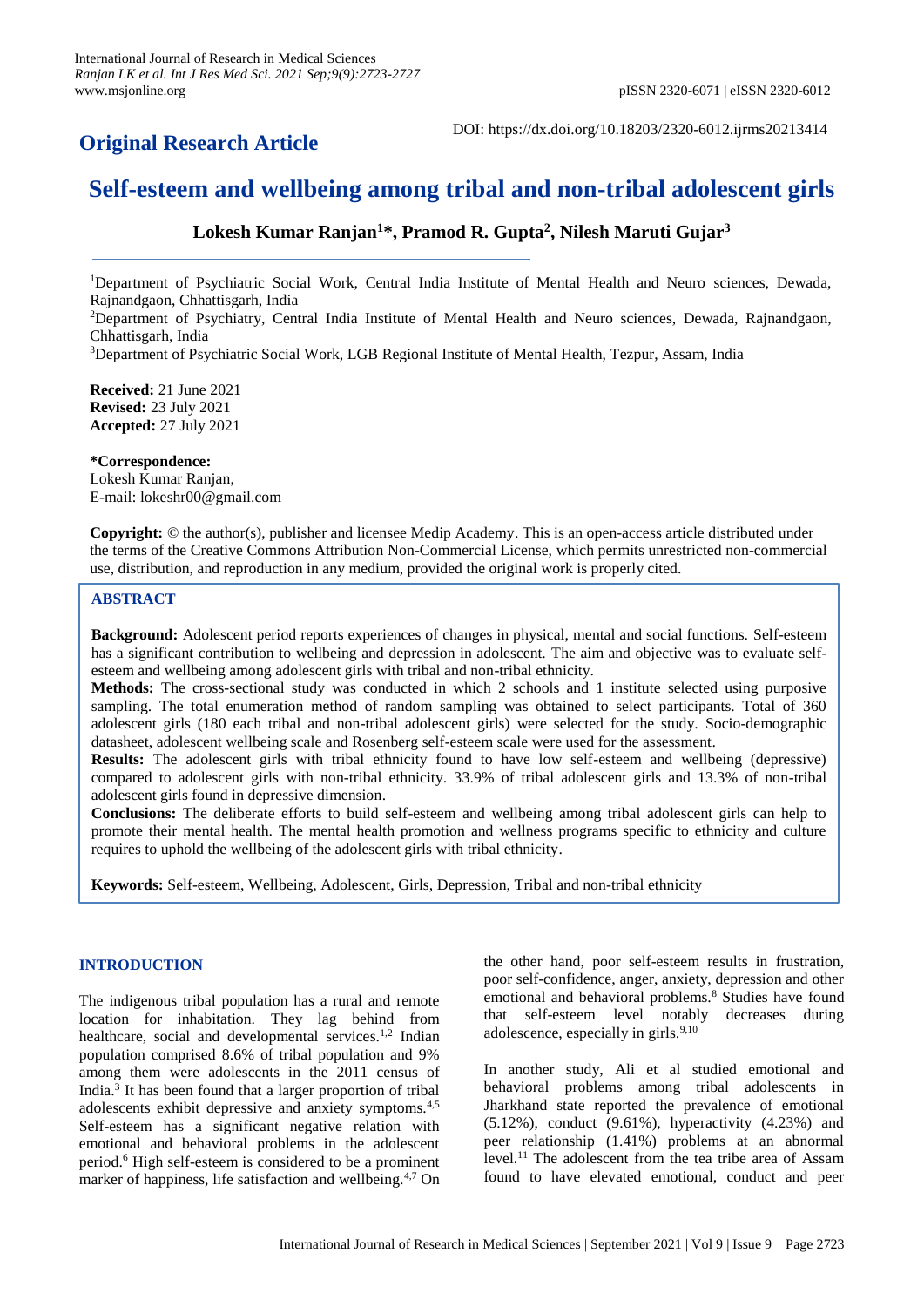relationship problems compared to adolescents from the non-tea tribe area.<sup>12</sup> Kumar et al reported that the health status of tribal adolescent girls found to be poor as compared to non-tribal adolescent girls.<sup>13</sup> Similarly, Das et al found significantly higher physical as well as psychosocial problems among tribal adolescents.<sup>14</sup>

The tribal students experience mistreatment, embarrassment and exclusion at school level.<sup>15</sup> Tribal population has got inadequate attention from the healthcare system.<sup>16</sup> Being a female gender it is crucial to know how psychosocial factors influence the self-esteem and wellbeing of the tribal adolescent girls compared to nontribal adolescent girls. Also, despite the fact that Chhattisgarh is the fifth most tribal residing state of India.<sup>3</sup> There is no available study communicating the self-esteem and wellbeing of tribal adolescent girls from Chhattisgarh state. Therefore, the present study aimed to explore and compare the self-esteem and wellbeing among tribal and non-tribal adolescent girls of Chhattisgarh.

# **METHODS**

The research study was a cross-sectional comparative study among tribal and non-tribal adolescent girls. Vigyan Vikash Kendra, Bhilai institute of technology, Durg, Chhattisgarh and Delhi public school, Rajnandgoan, Chhattisgarh was selected for purposive sampling. Total of 360 participants were selected using total enumeration method of random sampling. The study was conducted from June 2019 to December 2019. Adolescent girls aged 14 to 18 years were included in the study. A total of 381 adolescent girls participated in the study out of which 21 responses excluded (incomplete and poorly marked datasheet). 360 participants data used for the study in which tribal adolescent girls were 180 and non-tribal were 180.

Researcher took consent from the school authorities (principle of the respective schools) to conduct the study. The assent was obtained from the students before assessment. Both the school authorities and students were informed about objectives and relevance of the study. The self-report scales were administered at school level to get self-perceived self-esteem and wellbeing of the tribal and non-tribal adolescent girls. As the scales were in English language some of the student could not complete assessment. After the assessment school authorities and students were explained about self-esteem and wellbeing also, they were given opportunity to clarify doubts. Participants were assured that their responses would be kept confidential and utilized only for the research. Though the response rate was good (94.4%). The present study included the students belonged to indigenous communities as per the constitution (scheduled tribes, ST) order (amendment) act, 2013. As per census of India (2011) the scheduled tribe (ST) population of Chhattisgarh state includes Gond, Kawar, Oraon, Halba, Bhattra Binjhwar, Korwa, Sawar tribes.

The study was undertaken with the ethical approval of the Central India institute of mental health and neuro sciences, Chhattisgarh, India.

# *Measures*

### *Socio-demographic datasheet*

The semi-structured socio-demographic datasheet was constructed for the present study to see the demographic profile of the participants like age, sex, education, family income and domicile.

### *Modified Kuppuswamy socioeconomic (SES) scale<sup>17</sup>*

Kuppuswamy SES is the most widely used scale for determining the socio-economic status of an individual or a family in urban areas. SES scale assessed educational status, occupational status of the head of the family and overall aggregate income of the whole family, pooled from all sources. The total score of Kuppuswamy SES ranges from 5-29 and it classifies families into 5 groups, upper class, upper middle class, lower middle class, upper lower and lower socio-economic class. Though the Kuppuswamy SES is most widely and favorite scale used by social scientists, researchers in community-based and hospital-based studies it needs the regular update as per changes in the consumer price index (CPI). Researcher used participants report to know the family's socioeconomic condition which may be limited to their knowledge.

# *Rosenberg self-esteem scale<sup>18</sup>*

Rosenberg's scale was used to assess the self-esteem of students which consists of 10 questions. This scale measured global self-worth by measuring both positive and negative feelings about the self. The scale had 10 items. Each item of the scale had 4 point options (0 strongly disagree to 3-strongly agree). The scale ranged from 0-30. 15 was a cutoff score in which those who scored less than 15 were considered to have low selfesteem and the scores 15 to 25 considered being normal self-esteem and score above 25 was high self-esteem. The scale demonstrated good internal consistency of high school students with alpha coefficients ranging from 0.72 to 0.87.

#### *Adolescent wellbeing scale*

It was developed by Birleson to pick up possible depression in older children and adolescents.<sup>19</sup> It had been shown to be effective for this purpose. The scale had 18 items. Each items relating to different aspects of an adolescent's life and how they felt about them. They were asked to indicate whether the statement applied to them most of the time, sometimes or never. This can be used in children and adolescent (aged 7 and above). A score of 13 or more had been found to indicate the likelihood of a depressive disorder. It had a good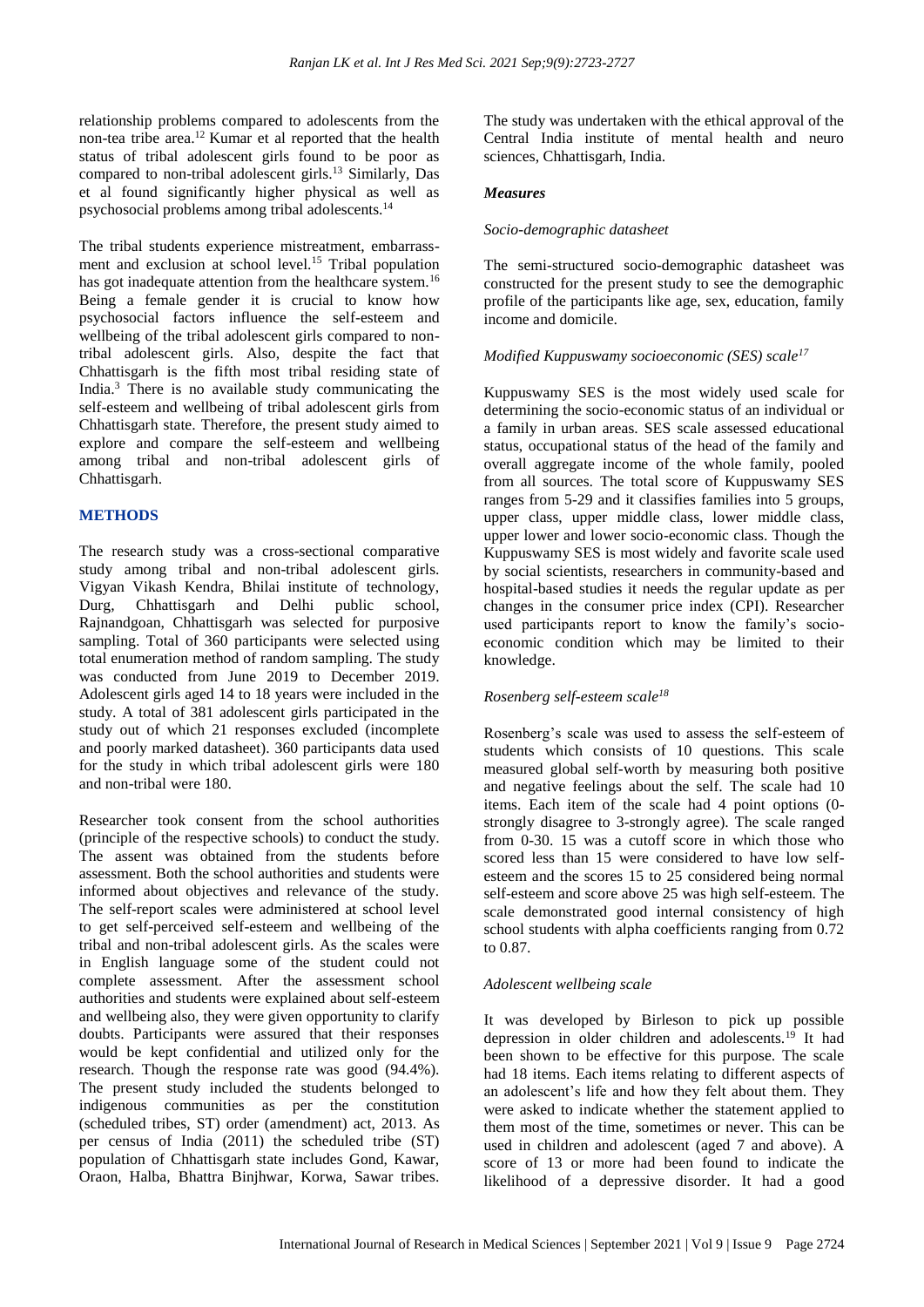reliability (r>0.80) and internal consistency ( $\alpha$ =0.73-0.90).

## *Statistical analysis*

The statistical analysis was done using statistical packages for the social science (SPSS 25.0) software package for windows. For socio-demographic variables, descriptive statistics were used such as frequency, percentage, mean and standard deviation (SD). Chisquare test was used for comparing categorical variables and t test was used for comparing continuous variables. The significance level of  $p<0.05$  was set at the outset of the study.

#### **RESULTS**

Table 1 shows a comparison of the socio-demographic profile of tribal and non-tribal adolescent girls. The socio-demographic variables like age, education and family income were matched with tribal and non-tribal adolescent girls. The mean and SD of the age of the tribal adolescent girls were  $17.33\pm0.89$  years and  $17.22\pm1.03$ years was of non-tribal adolescent girls. There was no significant difference in the age between tribal and nontribal adolescent girls (t=1.143,  $p > 0.05$ ).

19.4% of tribal adolescent girls and 20.5% of non-tribal adolescent girls who belonged to 10th class, 35.6% of tribal adolescent girls and 28.9% of non-tribal adolescent girls who belonged to 11th class, 26.7% of tribal adolescent girls and 33.9% of non-tribal adolescent girls who belonged to 12th class and 18.3% of tribal adolescent girls and 16.7% of non-tribal adolescent girls who belonged to 1st year of undergraduate. There was no significant difference in education and family income between tribal and non-tribal adolescent girls ( $\chi^2$ =2.990; p>0.05).

#### **Table 1: Comparison of the socio-demographic variables among tribal and non-tribal adolescent girls (N=360).**

| <b>Variables</b> |                              | Tribal $(N=180)$ | Non-tribal (N=180) | df  |          |
|------------------|------------------------------|------------------|--------------------|-----|----------|
| Age (in years)   |                              | $Mean \pm SD$    | $Mean \pm SD$      | 358 | 1.143NS  |
|                  |                              | 17.33±0.89       | $17.22 \pm 1.03$   |     |          |
| <b>Variables</b> |                              | $N$ $(\%)$       | $N(\%)$            | df  | $\chi^2$ |
|                  | $10th$ class                 | 35 (19.4)        | 37(20.5)           | 3   | 2.990NS  |
| <b>Education</b> | $11th$ class                 | 64 (35.6)        | 52(28.9)           |     |          |
|                  | $12th$ class                 | 48 (26.7)        | 61 (33.9)          |     |          |
|                  | $1st$ year of under graduate | 33(18.3)         | 30(16.7)           |     |          |
| Family<br>income | Low class                    | 19(10.6)         | 13(7.2)            | 2   |          |
|                  | Middle class                 | 100(55.6)        | 93(51.7)           |     | 2.631NS  |
|                  | Higher class                 | 61 (33.8)        | 74 (41.1)          |     |          |

N=number (360), F=frequency %=percentage (100%), SD=standard deviation, df=degree of freedom, NS=not significant (p>0.05).

#### **Table 2: Comparison of self-esteem and wellbeing among tribal and non-tribal adolescent girls (N=360).**

| <b>Variables</b>                                                                                                                  | Tribal $(N=180)$<br><b>Mean+SD</b> | $Non-Tribal(N=180)$<br>Mean+SD |        | P        |  |
|-----------------------------------------------------------------------------------------------------------------------------------|------------------------------------|--------------------------------|--------|----------|--|
| Self-esteem                                                                                                                       | $14.00 + 4.18$                     | $19.03 + 3.27$                 | 12.729 | $0.00**$ |  |
| <b>Wellbeing</b>                                                                                                                  | $13.02 + 4.85$                     | $10.66 + 4.24$                 | 4.928  | $0.00**$ |  |
| $N_{\text{number}}(260)$ $\Omega_{\text{R}}$ $\Omega_{\text{total}}$ deviation $*$ $\mathcal{R}_{\text{quant}}$ at the 0.01 level |                                    |                                |        |          |  |

N=number (360), SD=standard deviation, \*\*significant at the 0.01 level.

#### **Table 3: Wellbeing scores of the tribal and non-tribal adolescent girls (N=360).**

|                                      | Tribal $(N=180)$ | Non-tribal $(N=180)$ | Total      |
|--------------------------------------|------------------|----------------------|------------|
| <b>Wellbeing</b>                     | N(%              | N(%)                 | N(%        |
| Non-depressive (scores less than 13) | 119 (66.1)       | 156 (86.7)           | 275 (76.4) |
| Depressive (scores 13 or more)       | 61 (33.9)        | 24(13.3)             | 85 (23.6)  |

N=number (360); % (100)=percentage.

#### **Table 4: Distribution of the self-esteem in tribal and non-tribal adolescent girls.**

| <b>Variables</b>                           | Tribal N $(\% )$ | Non-tribal N $(% )$ | Total N $(\% )$ |  |
|--------------------------------------------|------------------|---------------------|-----------------|--|
| Self-esteem                                |                  |                     |                 |  |
| Low (below $15$ )                          | 88 (48.9)        | 16(8.9)             | 104(28.9)       |  |
| Moderate $(15-25)$                         | 90(50.0)         | 155(86.1)           | 245(68.1)       |  |
| High (above 25)                            | 2(1.1)           | 9(5.0)              | 11(3.1)         |  |
| $\mathbf{M}$ $\mathbf{M}$ and $\mathbf{L}$ |                  |                     |                 |  |

N=Number.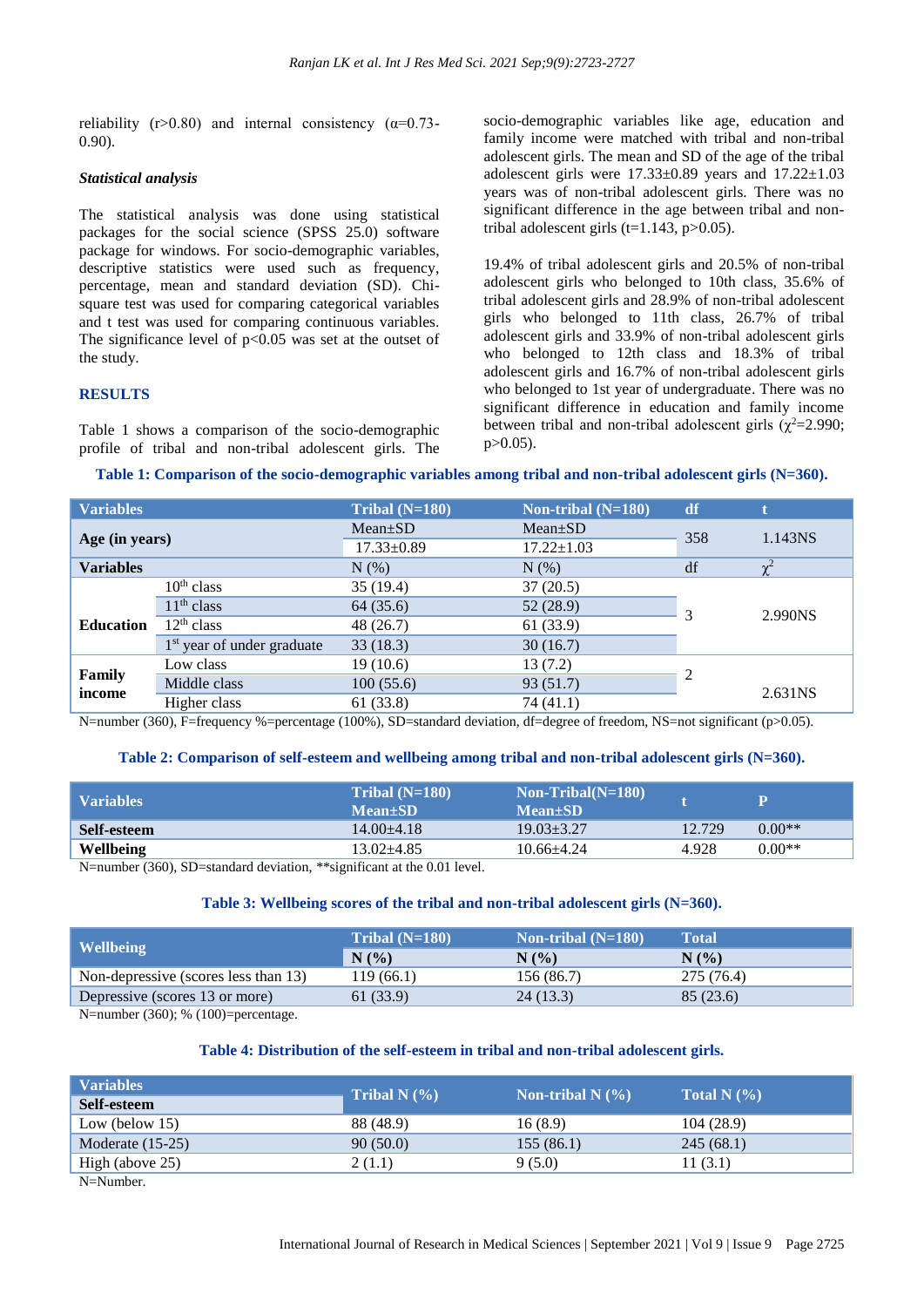On the family income 10.6% and 7.2% of tribal and nontribal adolescent girls family fall in lower socio-economic status, more than half 55.6% and 51.7% of tribal and nontribal adolescent girls family had middle socio-economic status and 33.8% of tribal adolescent girls family had higher socio-economic status and 41.1% from non-tribal adolescent girls families fall in higher socio-economic status. There was no statistical difference found in both the group on family income ( $\chi^2$ =2.631; p>0.05).

Table 2 shows a comparison of self-esteem and wellbeing among participants. The mean and SD score of selfesteem in the tribal adolescent girls were 14.00±4.18 and 19.03±3.27 of non-tribal adolescent girls. Result reveals that there was a significant difference in self-esteem among tribal and non-tribal female adolescents (t=12.72, p<0.01). The mean and SD score of wellbeing in tribal adolescent girls was  $13.02\pm4.85$  and in  $10.66\pm4.24$  were of non-tribal adolescent girls. It also shows that there was a significant difference in wellbeing among tribal and non-tribal female adolescents ( $t=4.928$ ,  $p<0.01$ ).

Table 3 shows scores of adolescent girls (tribal and nontribal) on the wellbeing scale 86.7% of non-tribal and 66.1% of tribal adolescent girls were non-depressive (score less than 13). Whereas 13.3% of non-tribal and 33.9% of tribal adolescent girls were depressive (score more than 13).

Table 4 shows that 48.9% of tribal adolescent girls and 8.9% of non-tribal adolescent girls had low self-esteem. 50% of tribal adolescent girls and 86.1% of non-tribal adolescent girls had a moderate level of self-esteem. 1.1% of tribal adolescent girls and 5% of non-tribal adolescent girls had a high level of self-esteem.

#### **DISCUSSION**

The present study showed that there was a significant difference in self-esteem among tribal and non-tribal adolescent girls. Self-esteem of tribal adolescent girls was found lower than non-tribal adolescent girls. The earlier studies supported these findings like Yadav et al study found that tribal students had low self-esteem compared to the non-tribal students.<sup>4</sup> In addition to this, Rashid et al study found a significant difference between the selfesteem of tribal and non-tribal adolescent students. Nontribal adolescents had significantly higher self-esteem compared to tribal adolescents.<sup>20</sup> The similar results were reported by Ghosh that tribal adolescents possessed low self-esteem compared to non-tribal adolescents.<sup>21</sup> Lone et al reported that the tribal adolescents have lack trust in oneself and others. They were less able to interact with each other in a pleasant way and were less able to view matters from all angles.<sup>22</sup> Parihar et al highlighted that the tribal adolescents had poor self-concept in comparison to non-tribal adolescents.<sup>23</sup> The perspective from Agrawal study stated the preparedness to face challenges, education, environment and life skills played a crucial role to define self-esteem among tribal and non-tribal adolescents.<sup>24</sup>

We found significant difference in wellbeing of tribal and non-tribal adolescent girls. Tribal adolescent girls had lower wellbeing in comparison to non-tribal adolescent girls. These findings were inconsistent with other studies like Kerketta et al study found tea tribe adolescents had high emotional, peer relationship problems compared to non-tea tribe adolescents.<sup>12</sup> Ali et al highlighted that emotional problem, peer problem and pro-social behavior problem was much higher in tribal adolescents compared to non-tribal adolescents.<sup>11</sup> Das et al found that psychosocial problems and various physical problems were significantly higher in the tribal adolescent female population.<sup>14</sup> In another study Talwar et al found that tribal adolescents in Assam, especially girl were facing mental health issues and tribal adolescents as girls were getting less educational opportunities.<sup>25</sup> The present study also showed that tribal adolescent girls on the wellbeing scale found more depressive in comparison to non-tribal adolescent girls. Similarly, Ghosh found that tribal adolescent had low academic achievement and more depression in comparison to the non-tribal adolescent.<sup>21</sup> Also, Garg study revealed that tribal adolescents have lower level of emotional intelligence than tribal adolescents and emotional intelligence has significant difference between tribal adolescent girls and non-tribal adolescent girls.<sup>26</sup>

## *Limitations*

The current study held some limitations. The data was collected at the hostel of schools. The tools administered were self-report therefore for the cross-sectional period self-perceived self-esteem and wellbeing data was obtained. The participants were only adolescent girls hence the selection of both the gender can help to get overall findings. The further study can look into psychosocial factors which can predict self-esteem, wellbeing and mental health of adolescent girls with tribal ethnicity.

#### **CONCLUSION**

The adolescent health is a growing concern which needs effective strategies to build healthy human life. Poor selfesteem can lead to a problems related to wellbeing and mental health among adolescents. The tribal adolescent girls faced issues related to self-worth and selfacceptance as compared to non-tribal adolescent girls. The study insists on early identification and intervention is essential at school setting. The school counselors can be placed at schools for prevention, promotion and remedial interventions of mental health services through school mental health programs.